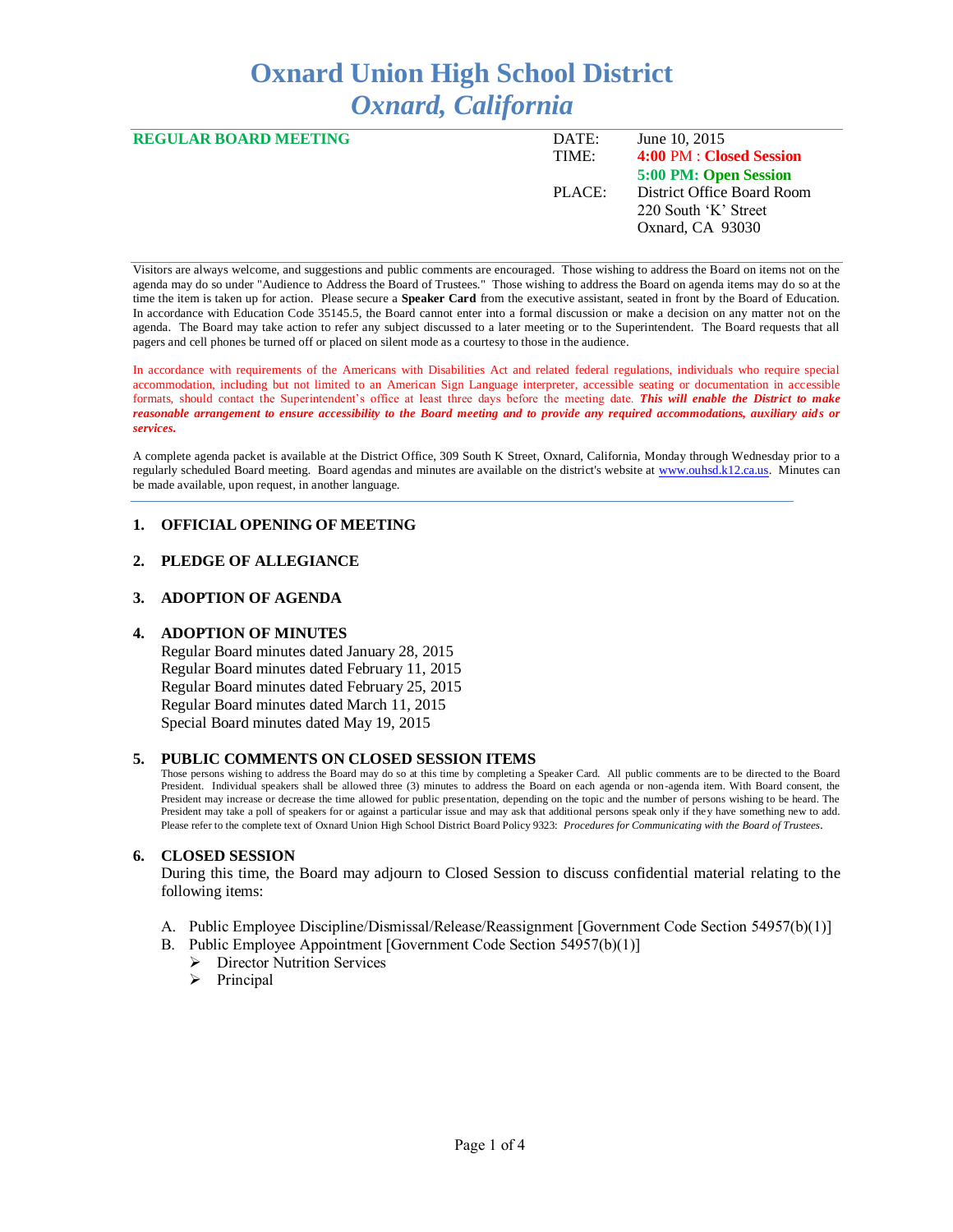Board Meeting Agenda June 10, 2015

- A. Conference with Labor Negotiator(s) [Government Code Section 54957.6]
	- Agency Negotiator: Rocky Valles, Ed.D, Assistant Superintendent-Human Resources
		- Employee Organization: Oxnard Federation of Teachers and School Employees (OFTSE)
			- o Certificated Bargaining Unit
			- o Classified Bargaining Unit
			- o Paraeducator Bargaining Unit
			- Employee Organization: California School Employee Association (CSEA)
			- o Campus Supervisor Bargaining Unit
- B. Student Personnel: [Education Code §35146, 48912, 48919]
- C. Consideration of Confidential Student Issues Other Than Expulsion and Suspension, Pursuant to Education Code §35146

#### **7. RECONVENE IN PUBLIC: REPORT ON CLOSED SESSION ACTION**

## **8. BOARD RECOGNITION**

A. CIF Track Champions - Rio Mesa High School - William Dabbs

#### **9. PUBLIC HEARING**

- A. Local Control Accountability Plan (LCAP) Stakeholder Input during a Regular Meeting of the Governing Board
- B. Public Hearing for the Proposed Budget of Oxnard Union High School District of Ventura County for the Year Ending June 30, 2016
- C. 2015-2018 Initial Bargaining Proposal to the Oxnard Federation of Teachers and School Employees – Certificated Bargaining Unit

#### **10. PUBLIC COMMENTS TO ADDRESS THE BOARD OF TRUSTEES**

Those persons wishing to address the Board may do so at this time by completing a Speaker Card. All public comments are to be directed to the Board President. Individual speakers shall be allowed three (3) minutes to address the Board on each agenda or non-agenda item. With Board consent, the President may increase or decrease the time allowed for public presentation, depending on the topic and the number of persons wishing to be heard. The President may take a poll of speakers for or against a particular issue and may ask that additional persons speak only if they have something new to add. Please refer to the complete text of Oxnard Union High School District Board Policy 9323: *Procedures for Communicating with the Board of Trustees.*

#### **11. SUPERINTENDENT'S REPORT**

General Report: Gabe Soumakian, Ed.D.

#### **12. CONSENT CALENDAR**

#### **Administrative Services**

- A. Consideration of Approval of Agreement between Spanish Hills Country Club and Oxnard Union High School District/Adolfo Camarillo High School for 2015-2016 Prom
- B. Consideration of Approval of Agreement between Herff Jones and Oxnard Union High School District/Hueneme High School for the 2015-2016 Yearbook Production
- C. Consideration of Approval of Purchase Orders and Direct Pays, May 14-29, 2015
- D. Consideration of Approval of Renewal of Lease Agreement with Child Development Resources of Ventura County, Inc. to Operate a Head Start Program on the Campus of Hueneme High School

#### **Educational Services**

- E. Consideration of Approval of Non-Public School Placement for Student Case#41, according to the Recommendation of the Student's IEP Team and the Director of Special Education
- F. Consideration of Approval of Renewal of Agreement between Oxnard Union High School District and enVision Consulting Group, Inc.
- G. Consideration of Approval of Renewal of the Contract with Riverside Publishing/DataDirector for 2015-16 School Year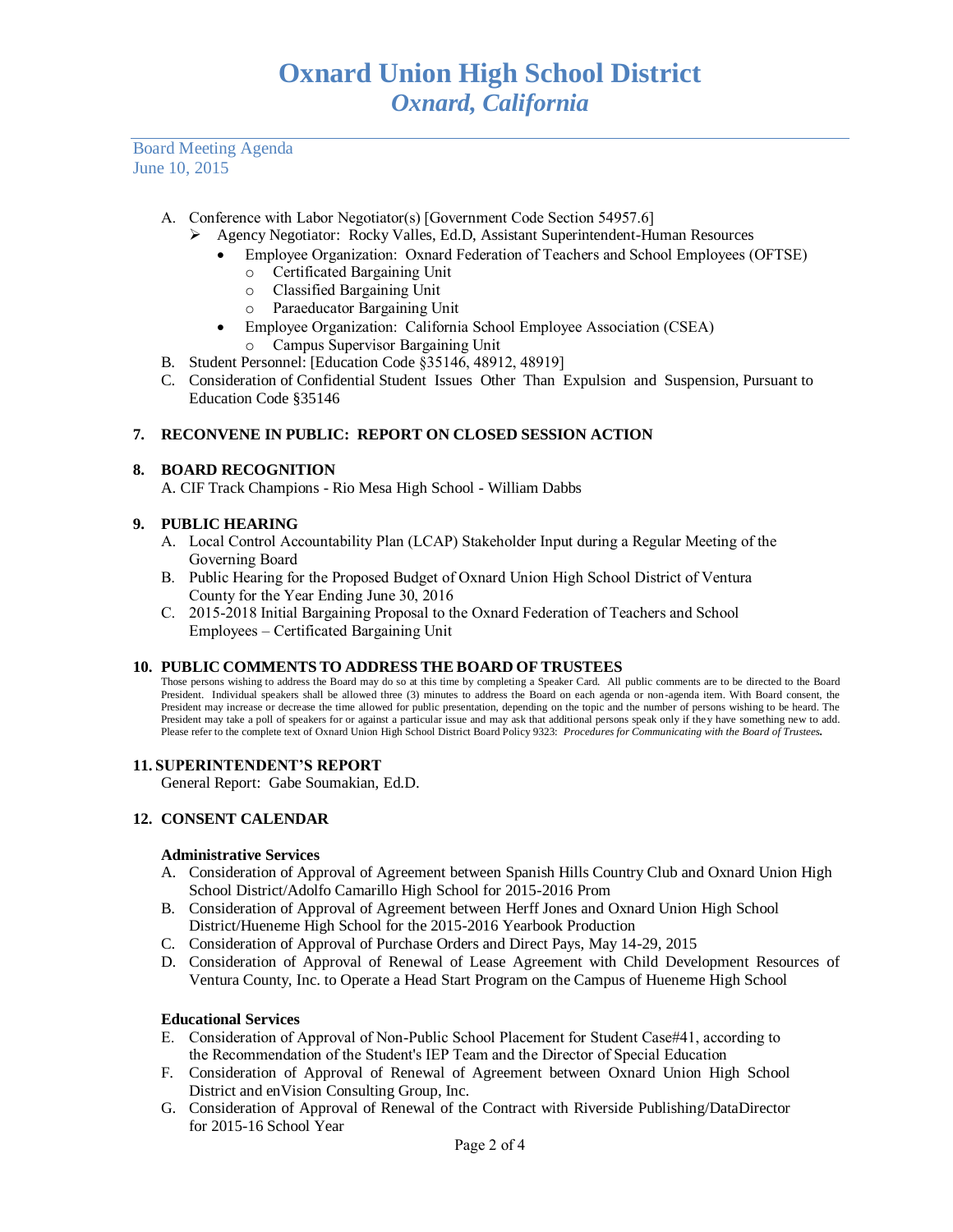Board Meeting Agenda June 10, 2015

## **21st Century Learning & Innovation**

- H. Consideration of Approval of Stipulated Student Expulsion(s) by Agreement of the School Principal, the Student, and the Students' Parent/Guardian, as per Board Policy 5144, Section 22
- I. Consideration of Approval of a Hearing Panel's Recommendation to Expel a Student as per Board Policy 5144 and Education Code 48918
- J. Consideration of Approval of Renewal of Agreement with MyLearningPlan, Inc. for 2015-16 School Year
- K. Consideration to Approve the 2015-16 Renewal Contract with Cengage Learning to provide Oxnard Union High School District with Gale Online Subscription Services for Library Databases

## **Human Resources**

- L. Consideration of Approval of Certificated and Classified Personnel
- M. Consideration of Approval of Clinical Practicum Agreement between Oxnard Union High School District and California State University, Northridge

## **13. ACTION ITEMS**

## **Administrative Services**

- A. Consideration of Approval of Specific Budget Items for the 2015-2016 Budget from General Funds
- B. Consideration of Approval of Specific Budget Items for the 2015-2016 Budget from Routine Restricted Maintenance Funds
- C. Consideration of Approval of Specific Budget Items for the 2015-2016 Budget from Other One Time Funds
- D. Consideration of Adoption of Resolution No. 15-26, Authority for the Board of Trustees to Retroactively Provide Compensation for Represented, Unrepresented, and Management Employees After July 1, 2015
- E. Consideration of Adoption of Resolutions for Fiscal Year 2015-2016: No. 15-21, Temporary Loans Between District Funds; No. 15-22, Appropriation Transfers; No. 15-23, Authorization for Budget Transfers; No. 15-24, To Authorize the District to Borrow Funds for Immediate Requirements; and No. 15-25, Inter/Intra Fund Transfers

## **Educational Services**

- F. Consideration of Approval of Textbook Adoption (Integrated Physics and Chemistry)
- G. Consideration of Approval of Textbook Adoption (Integrated Math 1-3)

## **21st Century Learning & Innovation**

- H. Consideration of Adoption of 21<sup>st</sup> Century Learning & Innovation Board Policy Revision: 6146.1 Computer Proficiency Requirement [*First Reading*]
- I. Consideration of Approval of the New/Revised Course Proposals: Entrepreneurship and Marketing, Independent Study: Business & Technology, IT Essentials, Internet Engineering I, Introduction to Engineering Physics, Integrated Physics and Chemistry [*First Reading*]
- J. Consideration of Approval of the Contract between Oxnard Union High School District and Lynda.com
- K. Consideration of Approval of the Contract between Oxnard Union High School District and ELLevation

## **Human Resources**

- L. Consideration of Approval of Oxnard Union High School District's 2015-2018 Initial Bargaining Proposal to the Oxnard Federation of Teachers and School Employees - Certificated Bargaining Unit
- M. Consideration of Acceptance of Oxnard Federation of Teachers and School Employees Certificated Bargaining Unit 2015-2018 Initial Sunshine Proposal to the Oxnard Union High School District
- N. Consideration of Approval of New Mariachi Enrichment Assistant Job Description, [*Second Reading*]
- O. Consideration of Approval of New Adult School Counselor Job Description, [*First Reading*]